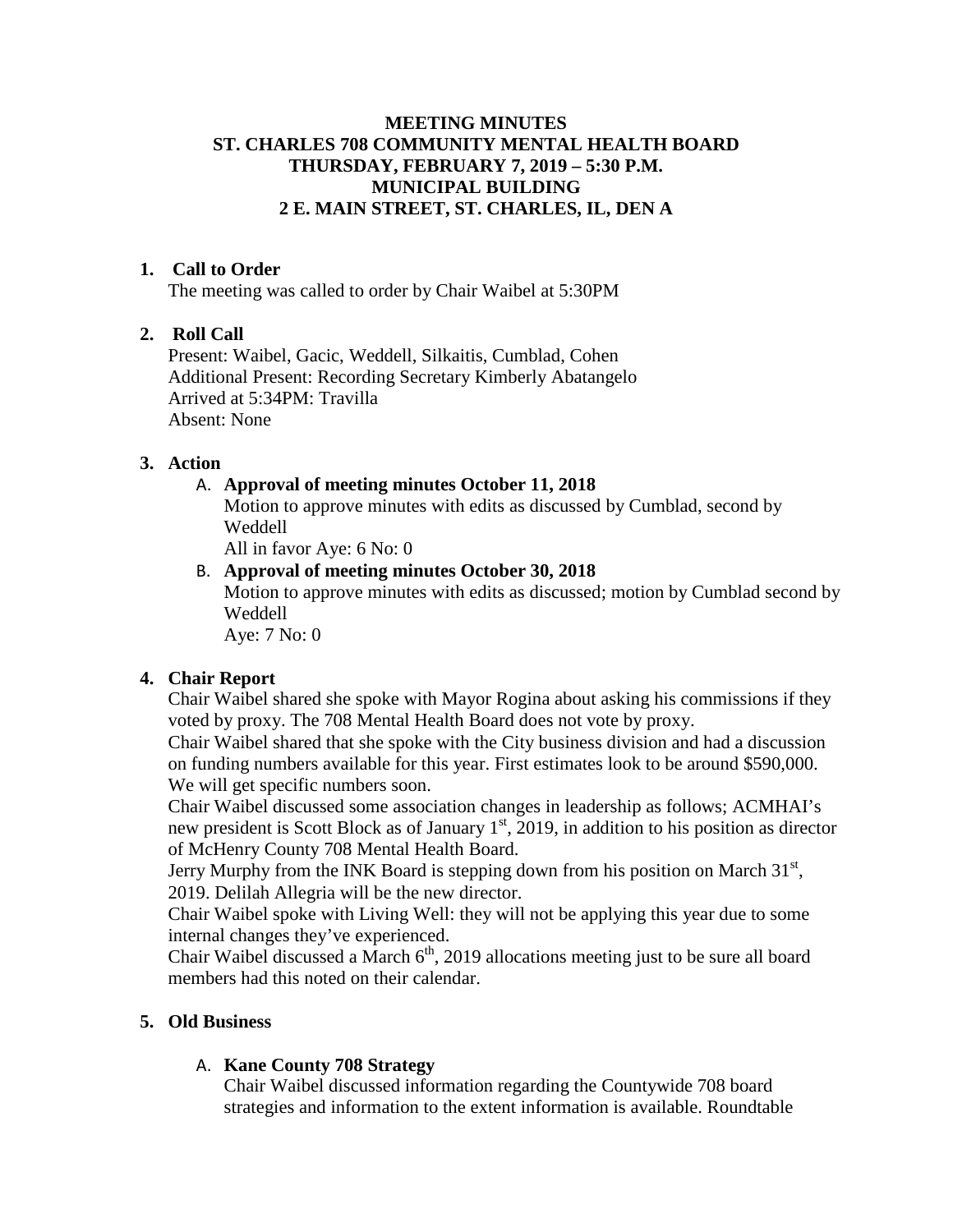discussion about future planning. Ideas shared included data collection for a future discussion with the Board.

## B. **Rubric Scoring**

Chair Waibel thanked the sub-committee for their hard work on creating the rubric.

Carla Cumblad shared that after creating the rubric, and then attempting to put it to practical use, it has been shortened. Roundtable discussion about how individual members will work with the rubric regarding the applications received and uniform scoring methods by individual Board Members. A point was made that a portion of the reason the application was revised was to require more data in applications from agencies.

Ron Weddell discussed some specific examples of his scoring methods in conjunction with applications received, opening discussion for employing methods of scoring and what questions are raised by individual board members. Areas of clarification for future revisions to the application were also discussed. Michael Cohen raised the question asking how all questions would be discussed condensed and asked of presenters in the meeting on Feb  $28<sup>th</sup>$ .

Roundtable consensus was reached that no additional days to return answers for components of the application lacking information would be given to agencies. The Board may consider offering feedback identifying areas where application information fell short of what is asked on the application. The end goal is to receive all of the information asked on the application, in the desired level of detail. A recommendation was made, identify ranges, in which scores fall, using it as a method to employ metrics and the scoring rubric. Roundtable discussion on what areas are data seeking versus micromanaging. Question was asked if any monies are ever held in reserve with the 708 Board. Roundtable discussion regarding allocating all funds available. The question was asked, clarifying that all board members are in agreement the shortened scoring rubric will be used. All are in agreement scored rubrics will be brought to the meeting on Feb  $28<sup>th</sup>$  Clarifying question was asked, how will the Board address questions with the agencies, perhaps consolidating them in the brief time prior to the presentations.

# **6. New Business**

## **Processes / Roles of Positions**

Chair Waibel discussed roles of membership with the 708 Mental Health Board. To clarify, Chair Waibel states this is in reference to representing the Board, and how these potential discussions would be communicated back to the Board. Roundtable discussion about how processes and procedures need to be clarified and redefined. Discussion included how the 708 Board would be represented and